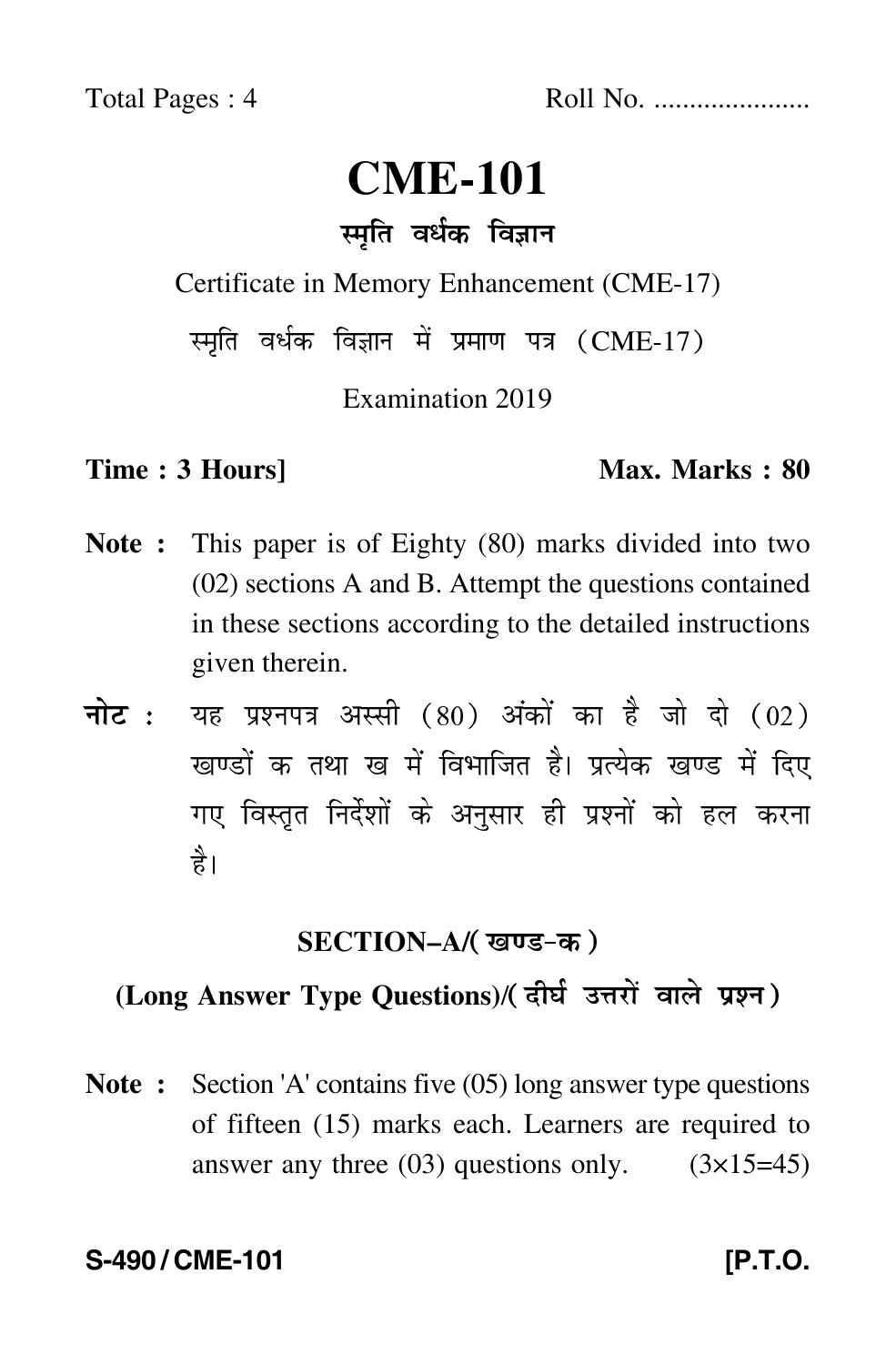- नोट : खण्ड 'क' में पाँच (05) दीर्घ उत्तरों वाले प्रश्न दिये गये हैं. प्रत्येक प्रश्न के लिए पन्द्रह (15) अंक निर्धारित हैं। शिक्षार्थियों को इनमें से केवल तीन प्रश्नों के उत्तर देना हैं।
- Define memory and explain its nature. 1. स्मति को परिभाषित कीजिए तथा इसके स्वरूप को समझाइए।
- $2.$ What are the ways to improve memory? स्मृति को उन्नत बनाने के क्या तरीके हैं?
- Explain the Retroactive inhibition and describe its major 3. determineants.

पृष्ठोन्मुख अवरोध को स्पष्ट करते हुए इसके प्रमुख निर्धारकों का वर्णन कीजिए।

- Explain the principles and benefits of Asans. 4. आसनों के सिद्धान्त व लाभ बताइए।
- Describe lifestyle-based methods of improving memory. 5.

स्मृति को उन्नत बनाने के जीवन शैली आधारित तरीके बताइए।

### S-490/CME-101  $[2]$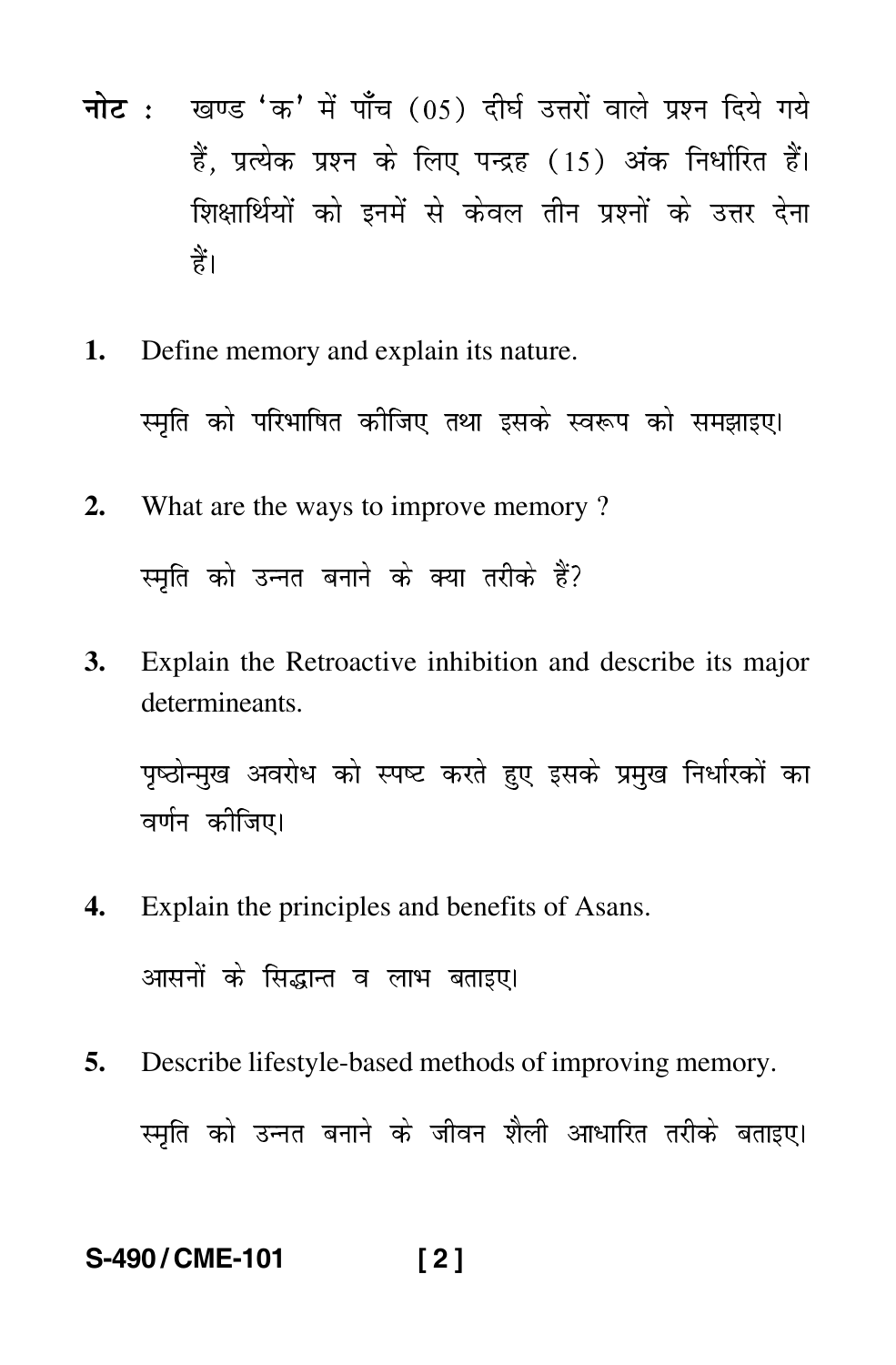### SECTION-B/(खण्ड-ख)

## (Short Answer Type Questions)/(लघ उत्तरों वाले प्रश्न)

Note: Section 'B' contains eight (08) short answer type questions of seven (07) marks each. Learners are required to answer any five (05) questions only.

 $(5x7=35)$ 

- नोट : खण्ड 'ख' में आठ (08) लघु उत्तरों वाले प्रश्न दिये गये हैं. प्रत्येक प्रश्न के लिए सात (07) अंक निर्धारित हैं। शिक्षार्थियों को इनमें से केवल पाँच (05) प्रश्नों के उत्तर देने हैं।
- 1. Laws of memory.

स्मति के नियम।

- Symtoms of good memory. 2. अच्छी स्मति के लक्षण।
- Importance of memory in education. **3.**

शिक्षा में स्मृति का महत्त्व।

4. PORST method.

पी.क्यु.आर.एस.टी. विधि।

### S-490/CME-101  $131$

IP.T.O.